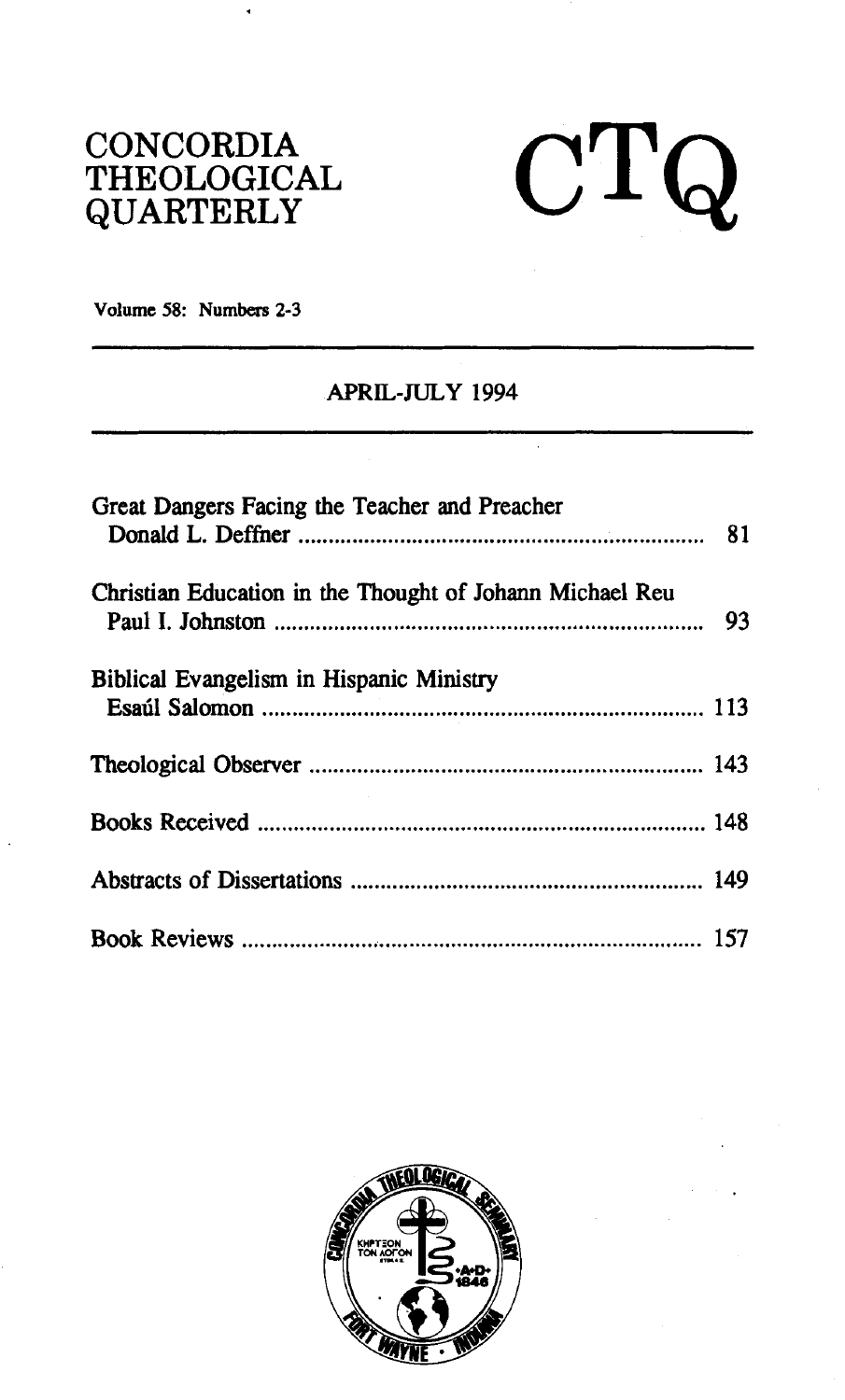## **Theological Observer**

## ORDINATION OF WOMEN AND THE NEW ALLIANCES

From this side of the **ocean** it is hard to measure the effect of the decision of the Church of England to ordain women ministers (priests). On March 12 thirty-two women were ordained in Bristol, the first of some 1200 in the following three months. Women priests will thus immediately constitute over ten percent of the active clergy of the Church of England. With some 570 priests led by seven bishops heading for Rome, this figure becomes proportionately greater. Just how Rome will receive married clergy in such great numbers remains, however, a question. Statistically the Church of England has been in steady decline and the present active membership is officially placed at 500,000. Claims of newspapers that 1.2 million attend services weekly **seem** exaggerated. The archdeacon of the diocese of London claims that ninety-nine percent of the worshippers at St. Paul's Cathedral are non-members! The once disenfranchised Roman Catholic church claims 1.3 million in attendance. Royal and governmental additions improve its image further.

Receiving its present liturgical and political form during the Reformation, the Church of England as a self-consciously bridge-church has fostered ecumenical alliances with both Roman Catholics and Protestants and at the center of worldwide Anglican fellowship has maintained an importance far out of proportion to its estimated active membership. With the decision for women's ordination, the Church of England has cast its vote with the American and European Protestants and turned its back on Rome. Eastern Orthodox churches take an even less kindly view of the decision. With the European churches in continued general decline, the decisions and alliances of the Church of England may not **carry** the weight they once did; but, as a prominent successor **to** the historic divisions of the Reformation, it cannot be ignored. Ordained women priests may have been the inevitable lot for the Church of England, but the efforts of Dr. George Carey, the present incumbent of the see of Canterbury and a selfprofessed Evangelical, accelerated it. His accession received favorable attention from such a persuasive Evangelical voice as Christianity Today!

The decision of the Church of England **to** ordain women has been followed by the Archbishop of Canterbury's renewal for full fellowship with Scandinavian and Baltic Lutheran churches and a modest alliance with the German churches as outlined in the Meissen Agreement. With Rome and Constantinople becoming ecclesiastically more remote from Canterbury, Wittenberg becomes an open, unblockaded port giving access to ecumenical commerce with the churches of the Lutheran World Federation. A formal alliance between the Protestant Episcopal Church and the ELCA would be the American counterpart to the European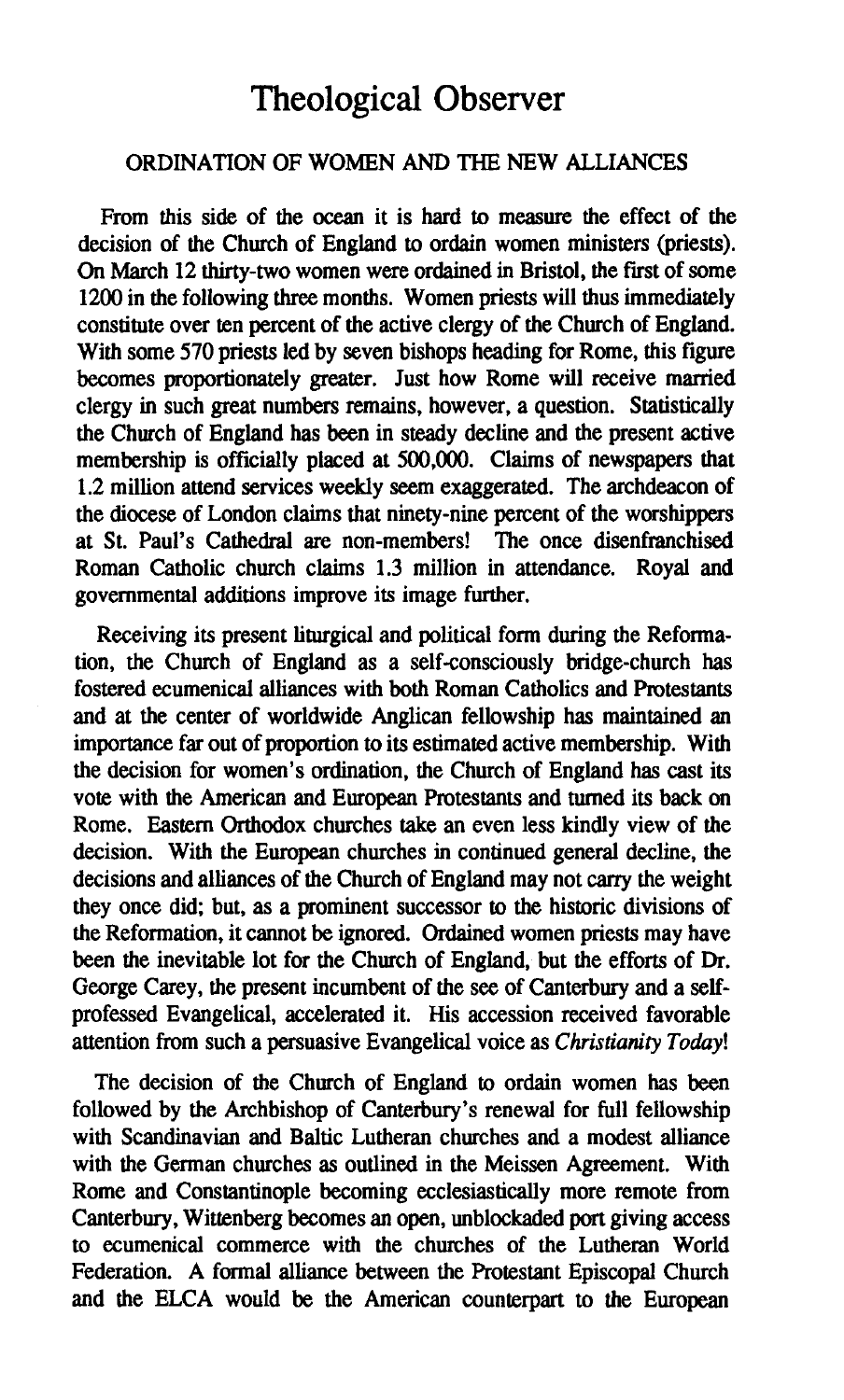realignments. While an Episcopal-Lutheran alliance on American shores seemed certain a year ago, the issue of defining a "bishop" threatens a final consummation. With bishops in place since the Reformation, the northern European churches become even more attractive to the Church of England, though these churches of the Lutheran Reformation do not see the Anglican episcopal system as biblically mandated.

While some on this side of the Atlantic were wondering whether the decision of the Church of England to ordain women might open a window of discussion between confessionally minded Lutherans and dissenting Anglicans, such contacts were already under way in England. Though hardly a formalized counter-alliance, discussions have taken place in Europe among Anglicans and Lutherans who agree in their opposition to the ordained women clergy. In Great Britain the Lutheran Church-Missouri Synod has a sister church in the Evangelical Lutheran Church of England (ELCE). Two of its pastors, Dr. Jonathan Naumann and the Reverend Paul Williams, who are graduates of this seminary, are participants in theological discussions among Anglicans and Lutherans opposing the practice. Anglicans dissenting from their church's decision to ordain women have aligned themselves in Forward in Faith, a title reminiscent of an LCMS program some years back. Others have joined in the Cost of Conscience Movement. A meeting was held on March 10, 1993, with seventeen participants from the Lutheran churches of Norway and Sweden and dissenting Anglicans belonging to the former movement. On April 22 a second meeting was held. Recognizable names included Bishop Bertil Gartner (Sweden), Father Francis Gardom and Archdeacon David Silk (England), and Professor Dr. Roald Flemstad (Norway). The purpose of the meeting was not to set up a new church-fellowship, but for European Lutherans who have never consented to ordained women as pastors in their churches to share their experiences and to offer counsel and advice to the clergy of the Church of England.

Dissenting Anglicans at the meeting saw three options: (1.) a separate jurisdiction within the Church of England with dissenters having their own bishops; (2.) submitting to Rome, affectionately known as "swimming the Tiber"; (3.) establishing an independent church. Option one has the support of the Archbishop of York. A church suffering significant decline in membership cannot afford forcing additional sheep out of the fold, especially if they are practicing Christians. The coffers of the church have already suffered an 800 million pound loss due to mismanagement. This loss will be exacerbated by fulfilling a promise to provide pensions to a thousand dissenting priests who wish to retire. The estimated cost is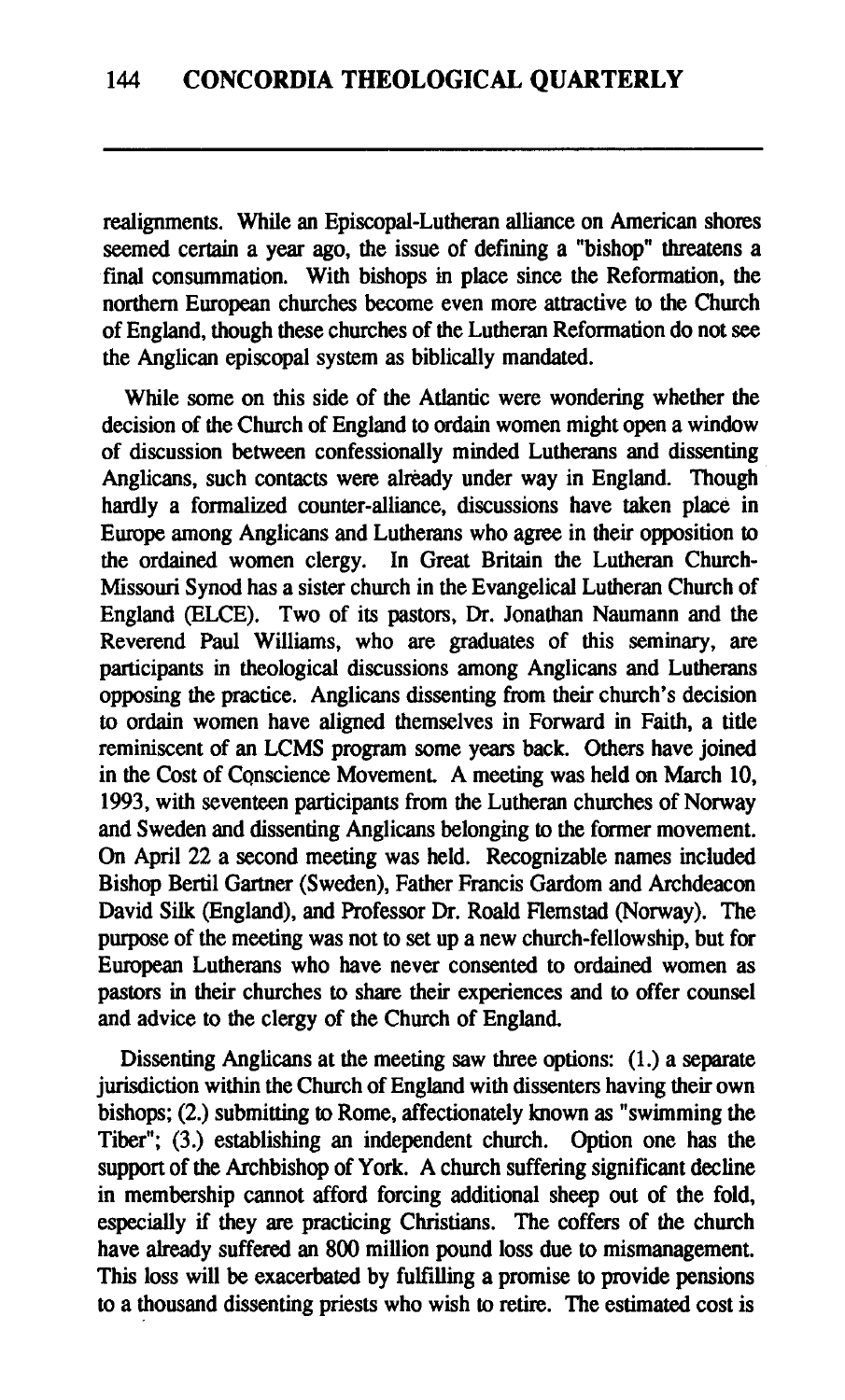put at 100 million pounds. Though supervised by the government, the Church of England lives off its investments and donations. Dissenting parishes remaining in the Church of England will receive such required episcopal rites as confirmation and ordination from two "flying bishops." To no one's amazement the solution of crossing the water to Rome is supported by the Archbishop of Westminster, the Roman Catholic primate of England. The Duchess of Kent and two under-secretaries of state in the cabinet have chosen this route, and the entire matter has become a **cause** *celebre.* Some Roman Catholics are wary of a wholesale conversion of Anglicans who until quite recently have had little use for the assumption of the **Mary,** clerical celibacy, transubstantiation, and papal infallibility. Opposition to women priests is not the only cohesive bond of church-fellowship. English Catholics may look a bit more carefully at these gift-horses. Establishing independent jurisdictions has the support of those who have taken this option in other parts of the world, especially in America. Such groups often squabble among themselves, disappearing in the periphery.

The reaction of the Swedish clerics at the meetings of March and April of 1993 to the first option of a separate jurisdiction for those opposing women clergy was unfavorable. Bishop Gartner claimed that the liberal state-church establishment used the dissenting Lutherans to their advantage and ignored them the rest of the time. Pastor Erik Petran was refused ordination because he opposed women pastors and had to go to the now aged Bishop Gartner. Some years back as a cathedral dean, he had become legendary in Sweden. He locked the cathedral doors to stop the ordination of women priests. Dr. Roald Flemsted reported that a woman would soon be consecrated bishop in Norway. With bishops defining doctrine in the Church of Norway, her support of the marriage of homosexuals and abortion would make aberrant behavior acceptable church practice and, we may add, alter any meaningful doctrine of sanctification. The "synod within a synod" or "a diocese among the dioceses" has not worked in protecting, let alone fostering, confessional theology among Swedish Lutheran churches choosing to ordain women<br>and offers little promise in England. "Swimming the Tiber" (or and offers little promise in England. "poping") is attractive to the Anglo-Catholic wing of the Church of England, but separates them from the Evangelical wing which has no use for that idea. Rome's attraction is its size which makes it, according to one archdeacon, **"too** large a body to be overcome by heresy." **A**  Lutheran responded that Rome's comprehensiveness may be so broad that it risks its own future. He also asked whether Anglo-Catholics with'no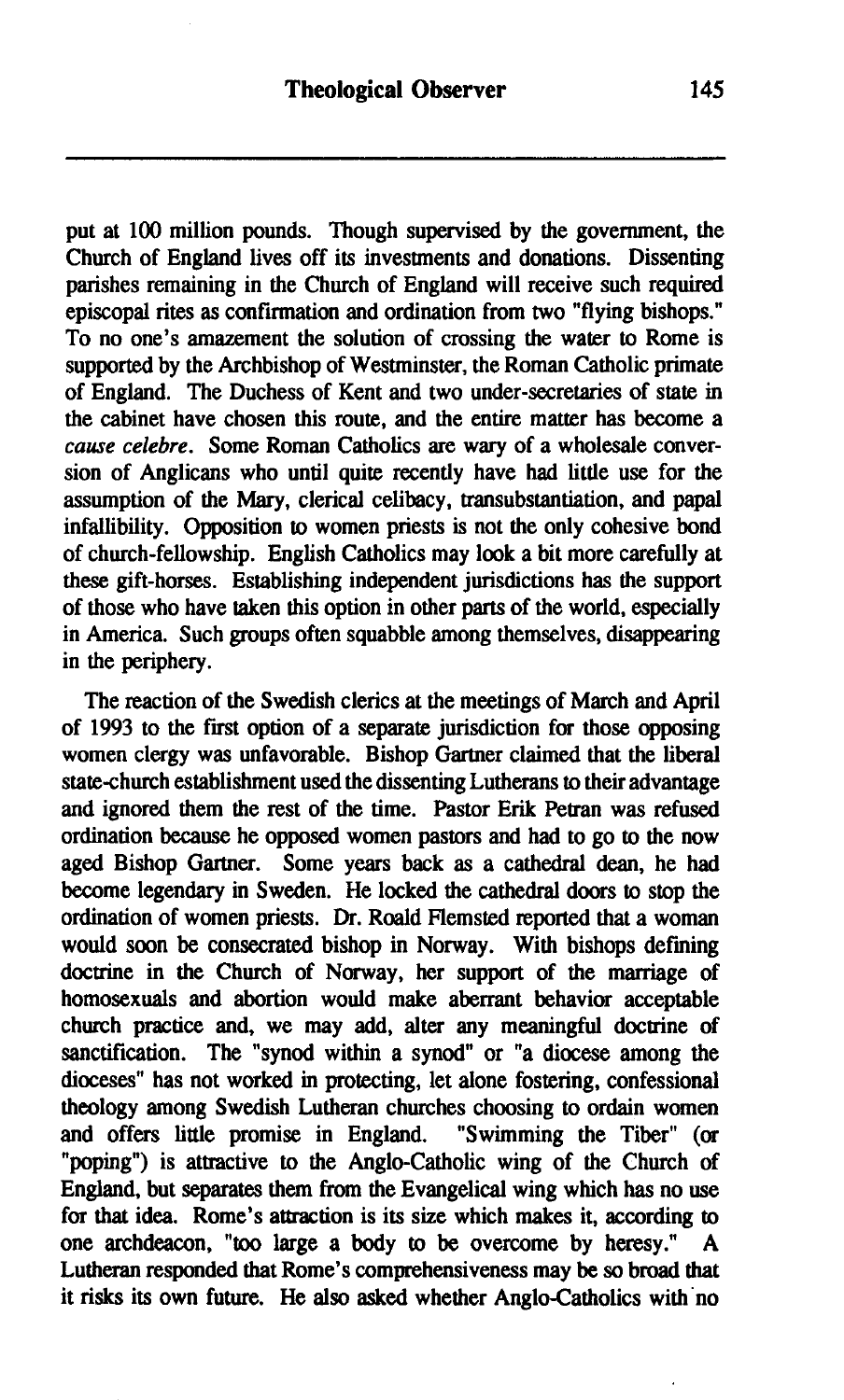**deep** admiration for Luther might rehabilitate him and his famous "my conscience is captive to the word of God; here I stand, I cannot do otherwise." The Anglo-Catholic chairing the meeting, who had formed the "Forward in Faith" movement, agreed and remarked, "Now is the moment of Luther!"

The LCMS may find itself remote from dissenting European church movements which do not share our fellowship or heritage, but in taking positions similar to our own, a type of bond is established. We have certainly done this in the matter of abortion and informally with the question of biblical authority. Opposition within the Church of England to the ordination of women is not all of one kind, but each may have value in its own right. Anglo-Catholics of the Church of England rely heavily on history and tradition. We may be more comfortable with those Evangelicals whose opposition to ordained women comes from biblical prohibitions. **This** does not disqualify another approach. The Augsburg Confession and the Apology are quite **at** home in arguing matters from history and tradition. Martin Chemnitz, a chief composer of the Formula of Concord, in answering the Council of Trent **affied** that Lutherans rather than Roman Catholics preserved ancient tradition and provided the citations. John Gummer, the under-secretary for the environment, **sees** the ordination of women as an intrusion of secular culture into the church; and, for him, only the Roman Church was resisting in any meaningful way. He had been a lay official in the Church of England. With approximately half of the American Roman clergy and an overwhelming majority of its laity finding no objections to women priests, the undersecretary should be warned that he may have climbed aboard a leaking ship; still it has not sunk. His observation that the ordination of women is an intrusion of western culture into the church cannot be ignored. Anglicans in Africa have found it a tough pill to swallow. American newspapem did not fail **to** catch a German press release of March 10, 1994. The Reverend Anthony Kennedy of Lincolnshire compared female ordinands to those practicing medieval sorcery. Even the least sensitive opponents of women's ordination would take exception to the vicar's heated remarks, although perhaps excusing them, considering the momentous nature of the change. A more rational argument for the same conclusion was offered by a professor of systematic theology in Edinburgh, who was denied ordination in the Church of England and found religious fulfillment in the kind of medieval activity described by the vicar (Daphne Hampson, Theology und **Feminism** [Oxford: Blackwell, 19901, **pp.** 111-112).